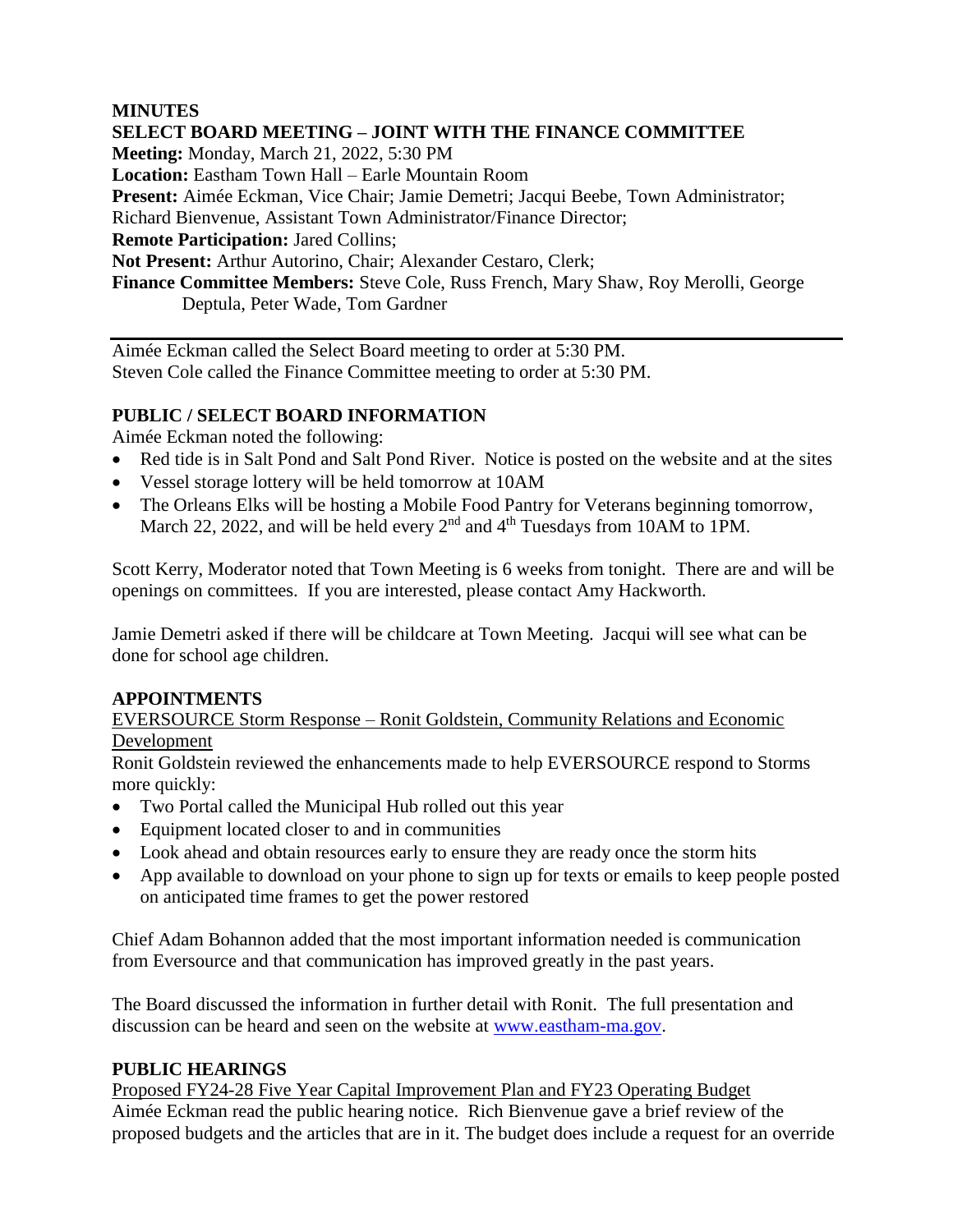and the last override was 8 years ago. The override is the result in the increased cost of staff. The override would impact an average home which at this time is a home assessed at \$613,000 by an additional \$92 (1.88%) a year.

The Finance Committee, residents in attendance and the Select Board raised questions and discussed the budget in further detail. The full discussion can be heard on the website at [www.eastham-ma.gov.](http://www.eastham-ma.gov/)

The Public Hearing was closed at 6:27 PM.

Russ French made a motion to adjourn the meeting of the Finance Committee at 6:27 PM Steven Cole seconded the motion

**ROLL CALL VOTE: Mary Shaw, Yes; George Deptula, Yes; Peter Wade, Yes; Tom Gardner, Yes; Roy Merolli, Yes; Steven Cole, Yes; Russ French, Yes**

### **LICENSING**

Renewal of Seasonal All Alcohol, Common Victualler, and Entertainment License:

1. C & C Hospitality Group, LLC dba Caroline's Bar & Grill – 4380 State Highway Renewal of Common Victualler Licenses:

- 1. Foot-Off-First, Inc. dba Sam's Deli 100 Brackett Road
- 2. Whalewalk Inn 220 Bridge Road
- 3. Eastham Ice Cream Inc. dba Ben & Jerry's 50 Brackett Road
- 4. Gift Barn 4180 State Highway

Renewal of Seasonal All Alcohol License:

1. Foot-Off-First, Inc. dba Sam's Deli – 100 Brackett Road

Renewal of Coin-Operated Amusements License:

1. Gift Barn – 4180 State Highway

Renewal of Miniature Golf License:

1. Gift Barn – 4180 State Highway

Jamie Demetri made a motion to approve the licenses as listed Aimée Eckman seconded the motion

**ROLL CALL VOTE: Aimée Eckman, Yes; Jamie Demetri, Yes; Jared Collins, Yes**

#### **ADMINISTRATIVE MATTERS**

Cape Cod Municipal Health Group Appointments

- Laurie Barr Eastham Representative Member
- Marya Golding Alternate Member

Aimée Eckman made a motion to approve the appointments as listed

Jamie Demetri seconded the motion

**ROLL CALL VOTE: Aimée Eckman, Yes; Jamie Demetri, Yes; Jared Collins, Yes**

Remote Participation Policy Revision

Jacqui Beebe reviewed the changes in the proposed Remote Participation Policy. One of the main changes is the requirement that any regulatory board member participating by Zoom should be seen on Zoom rather than to have a picture on the site or a dark screen with just their name.

The revision will be effective once the Governor updates the new mandates.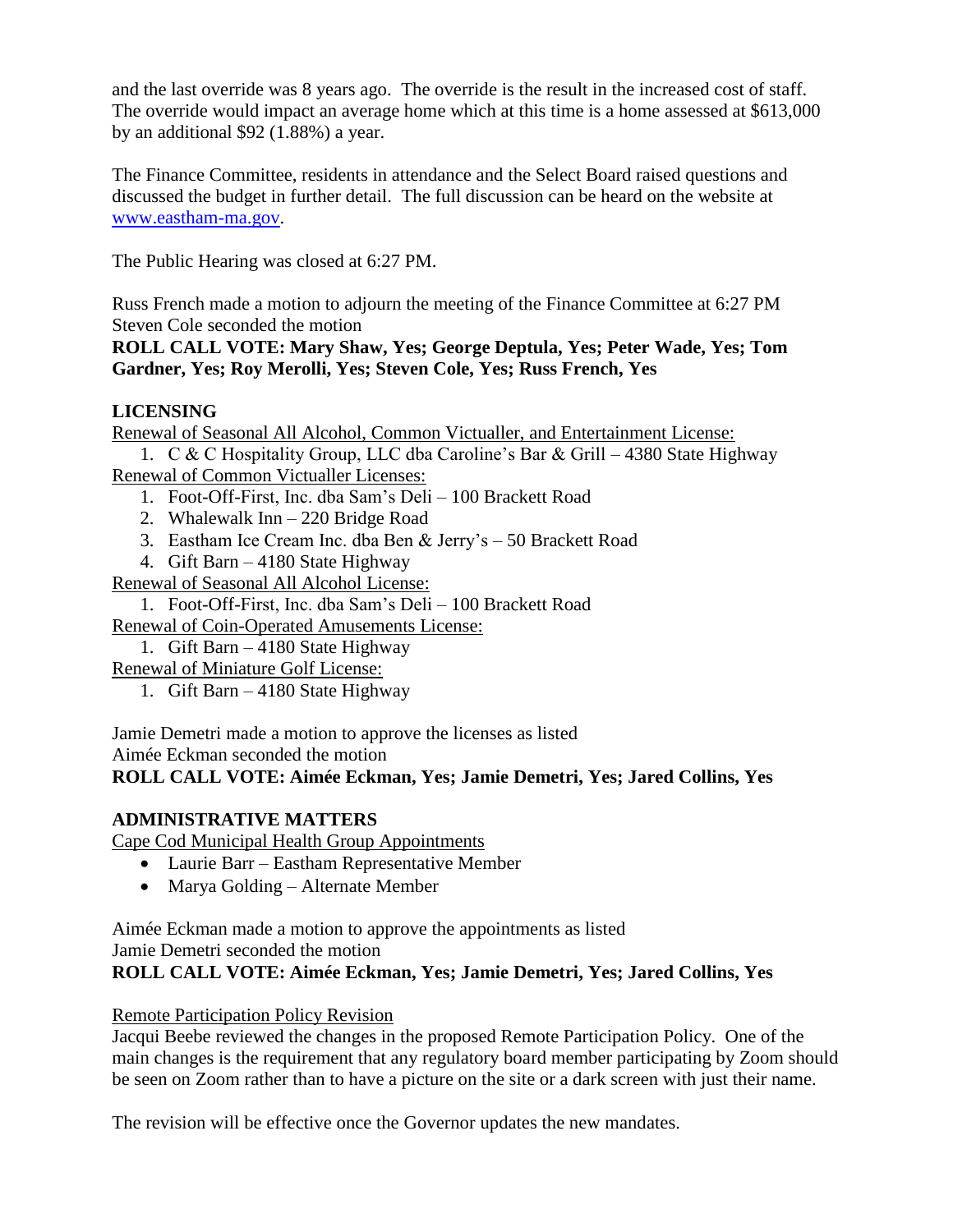Council on Aging Board of Directors Charge Revision

Aimée Eckman, as liaison to the COA Board of Directors, advised that this is a request from them

Aimée Eckman made a motion to approve the revised Charge for the Council on Aging Board of Directors as presented and to be effective once the Charter Revisions of 2020 are approved Jamie Demetri seconded the motion

# **ROLL CALL VOTE: Aimée Eckman, Yes; Jamie Demetri, Yes; Jared Collins, Yes**

Final Votes on Budget This will be moved to March 28, 2022 so that we have a full board.

#### Review/Vote Warrant Articles and Draft Select Board Message

The Board reviewed and opined on the articles but want to not vote on them until a meeting on March 28, 2022 when the board has all members available.

#### **Article 12 – Community Impact Fee**

Lynn Collins Frances representing her family as owners of the Collins Cove wanted to clarify this article and noted her concerns of it. Does this apply to the Collins Cove? They are not professionally managed though they are a family business that has been in existence for over 100 years. Jacqui Beebe confirmed that this fee would apply to the Collins Cove.

Pat Turriello advised that she sent an email stating that she and her husband do not support Article 12 as well. We already tax short term rentals. Joe Turriello does not like the broad term of infrastructure and would prefer it to be narrowed. Rich Bienvenue noted that that wording is the state wording.

Jacqui Beebe advised that feedback from Town Counsel today is that it should be broken into two articles – one for professionally managed units and the other for owner living in a portion of the property. Jacqui will work with Town Counsel to rewrite this article.

#### **Article 5 – Rental Revolving Fund**

The law allows the town to have this fund and it is to help with maintenance on rental properties.

# **Article 11 – Community Fund**

Goal is to appropriate resident funds to this fund. Rich is working with Town Counsel to finalize the wording.

#### **Article 7 – Fire Prevention**

Per Town Counsel, this may not be needed on the warrant but can be a regulation approved or accepted by the Select Board.

# **MINUTES**

- 1. February 28, 2022 Regular Session
- 2. March 7, 2022 Regular Session

Aimée Eckman made a motion to approve the minutes of February 28, 2022 Jamie Demetri seconded the motion **ROLL CALL VOTE: Aimée Eckman, Yes; Jamie Demetri, Yes; Jared Collins, Yes**